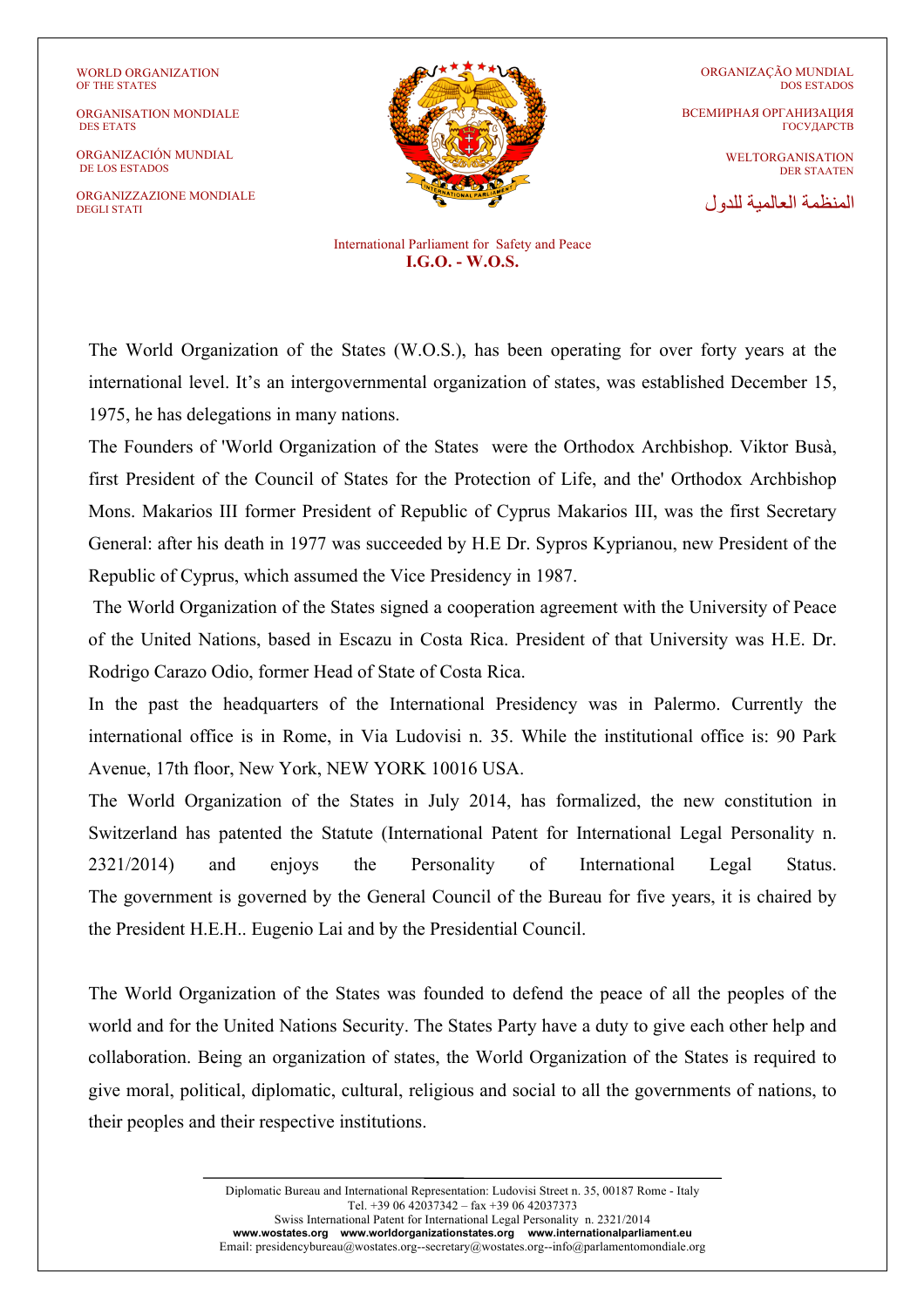ORGANISATION MONDIALE DES ETATS

ORGANIZACIÓN MUNDIAL DE LOS ESTADOS

ORGANIZZAZIONE MONDIALE DEGLI STATI



ORGANIZAÇÃO MUNDIAL DOS ESTADOS ВСЕМИРНАЯ ОРГАНИЗАЦИЯ ГОСУДАРСТВ

> WELTORGANISATION DER STAATEN

المنظمة العالمیة للدول

International Parliament for Safety and Peace **I.G.O. - W.O.S.** 

All Nations are members of the World Organization right of States. They are represented by their respective Heads of State, Government, Ministers of Foreign Affairs, the Presidents of the Parliaments or delegates.

The Heads of State may propose to the President of the World Organization of the states personalities who will have to represent the Nations within the W.O.S. "World Organization of the States", with the specific functions of Deputy Secretary General, the President or Vice President of the Commission, these shall be subject exclusively to the General Council of the Presidency of the World Organization of the states, as well as, the Head of the Nation proponent. According to the criterion of the host State, the Representatives of States are protected by the rules of public international law and the Vienna Convention of April 18, 1961. The headquarters of the International Presidency of the World of States, as well as all the diplomatic missions operating in various countries, are considered Neutrals territories, agreeing that neutrality is a term of the public international law establishing the impartiality and the total of initiatives abstention by a State, when others are at war. Switzerland and India are the two witnesses of this concept.

Is widespread opinion that the International Legal Personality must be recognized by all International Unions organized. The concrete activities of such Unions turn externally, with the EU Member States.

Member of the joint holders of government power over certain territories part in creating, by agreement, to an international board that is based on their common will and on the international bond that results. The recognition has constitutive nature of the international legal personality of the State.

The recognition has declarative nature of the international legal personality. It follows that the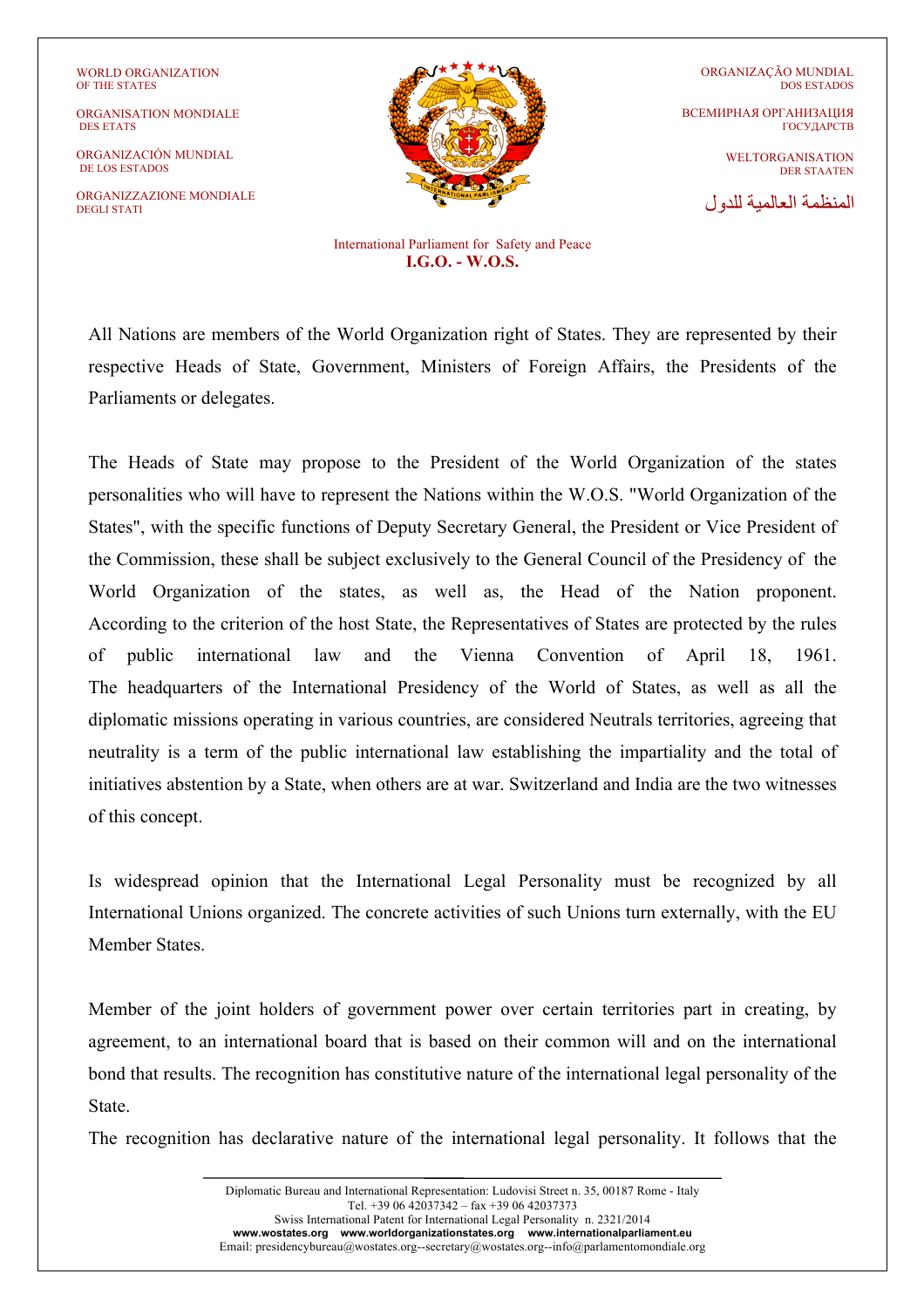ORGANISATION MONDIALE DES ETATS

ORGANIZACIÓN MUNDIAL DE LOS ESTADOS

ORGANIZZAZIONE MONDIALE DEGLI STATI



ORGANIZAÇÃO MUNDIAL DOS ESTADOS ВСЕМИРНАЯ ОРГАНИЗАЦИЯ ГОСУДАРСТВ WELTORGANISATION DER STAATEN

المنظمة العالمیة للدول

International Parliament for Safety and Peace **I.G.O. - W.O.S.** 

Intergovernmental Organization of the States plene et jure international legal personality, as well as with UN and other similar organisms.

Pro veritate, for the matters within the exclusive competence of the President of the World Organization of the States. However it can be said that the appointment of political and diplomatic delegations, the Representatives of Business and any other office, configure the assignment of the status of "external authority" within the meaning of international law, are the sole responsibility of the President of W.O.S. and the General Council of the Presidency and of those who officially credited in the Governments of the States concerned their representatives, officials, Deputy General Secretaries, Political Directors, presidents and directors of the commissions and departments. Therefore, they enjoy all the privileges, immunities and honors reserved for diplomats: in general, please refer to the known Conventions of Vienna of 1961 and 1963.

## **The World Organization of the States is made up of six jurisdictions:**

- 1. The main body;
- 2. The subsidiary body;
- 3. A court;
- 4. The diplomatic organ.
- 5. The High Court of International Justice.
- 6. The International Court of Arbitration.

The President presides the General Security Council and the Presidential Council, Main Body, which elected political offices and diplomatic, manages the activities of W.O.S..

All commission charges, political and diplomatic have a term of five years and may be reappointed. According to the rules of international law, the members of the World Organization of the States,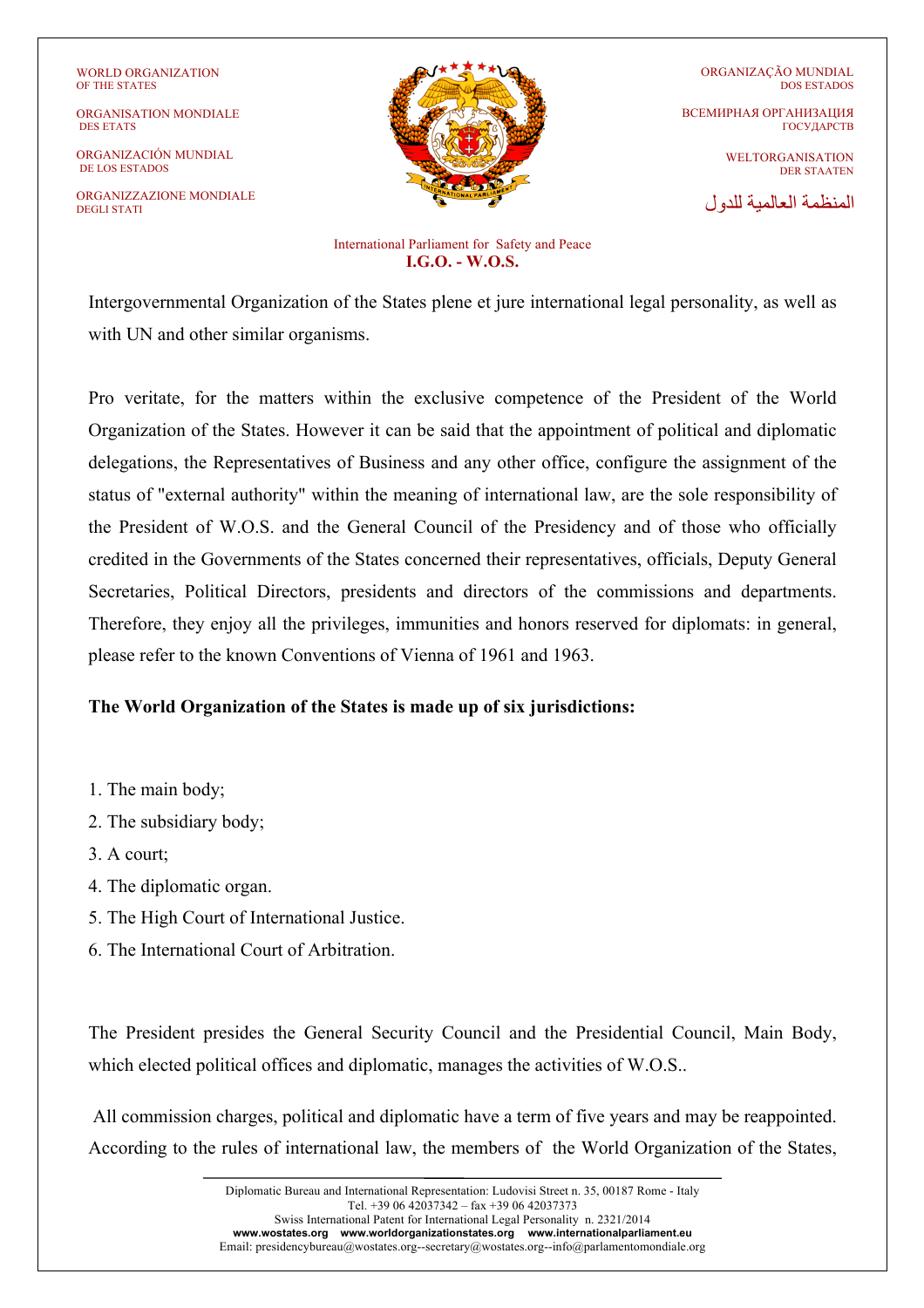ORGANISATION MONDIALE DES ETATS

ORGANIZACIÓN MUNDIAL DE LOS ESTADOS

ORGANIZZAZIONE MONDIALE DEGLI STATI



ORGANIZAÇÃO MUNDIAL DOS ESTADOS ВСЕМИРНАЯ ОРГАНИЗАЦИЯ ГОСУДАРСТВ

> WELTORGANISATION DER STAATEN

المنظمة العالمیة للدول

International Parliament for Safety and Peace **I.G.O. - W.O.S.** 

shall enjoy immunity in those States that have normal diplomatic relations. In other countries where there are no such protocol relations, the members can only enjoy functional Immunity; In fact, they can not be prosecuted for their political and diplomatic activity in defense of peace, of security, freedom and justice.

Every two years, the World Organization of the States organizes conferences on Security in both the Mediterranean area and internationally. In the latter adhere diplomatic personalities and policies of the nations involved. During the opening of the Conference, the President assigns a Peace Trophy to a head of state who has greatly distinguished himself in the world for its high defensive skills for Peace, Justice, Social security and policy, and respect for human rights.

In 1989 he was awarded the trophy of peace to the former President of the Soviet Union H.E. Prof. Mikhail S. Gorbachev; in 1990 he was awarded the President of the Republic of Zaire H.E. Marshal Mobutu Sese-Seko; in 1995 to receive the Trophy of Peace was the President of the Argentine Republic H.E. Dr. Carlos Menem; in 1995 he was solemnly awarded the President of the Republic of South Africa H.E. Dr. Nelson Mandela; in 2002 he received the High Recognition H.E. Sen. January Lansana Conte, President of the Republic of Guinea; in 2004 he received the trophies H.E. Sen. Theodore O. January Nguema Mbasogo, also H.E. Sen. Col. Hugo Rafael Chavez Frias, President of the Bolivarian Republic of Venezuela; in 2006 he received the Trophy of Peace H.E. Sen. Omar Bongo Ondimba, President of the Republic of Gabon.

The World Organization of the States intervened in many international conflicts and diplomatic crises such as: the clash between Turkey and Cyprus; the crisis between Somalia and Ethiopia; conflicts in Uganda, in Central Africa, Mali and Chad; the war in the Middle East; the civil war in Pakistan; the politic - religious crisis in India; the civil war in Sri Lanka; the war between Iraq and Iran; the war between Iraq and Kuwait; the war in the former Yugoslavia; the civil war in Rwanda;